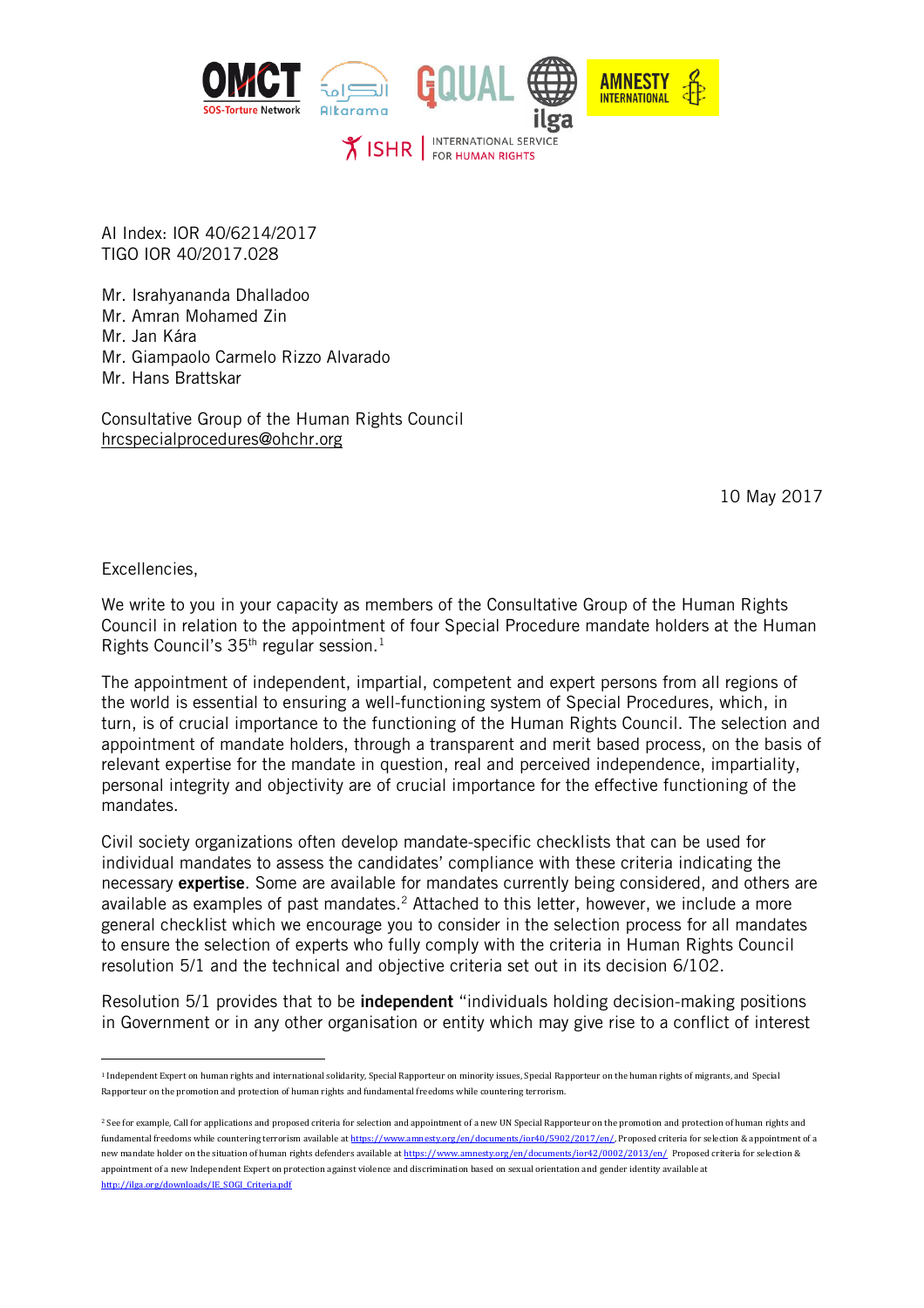with the responsibilities inherent to the mandate shall be excluded." The conflict of interest provision has also been interpreted to mean that candidates are expected to clarify how, if appointed, they would deal with any perceived or actual conflict of interest in relation to governments, inter-governmental organisations, or non-governmental organisations. We encourage that a rigorous application of both the letter and the spirit of this provision be applied by the Consultative Group when selecting and proposing candidates.

Urgent consideration should be given to **gender diversity**. We consider that "Guidelines on Gender Parity" for the selection process of mandate holders are an important tool for the Consultative Group and we encourage you to revisit these and to consult on the new draft guidelines.<sup>3</sup> In addition, due consideration should be given to equitable geographic representation, and to an appropriate representation of experts of different legal and social systems.

Yours sincerely,

Amnesty International

Alkarama Foundation

GQUAL Campaign

 $\overline{a}$ 

International Lesbian, Gay, Bisexual, Trans and Intersex Association (ILGA)

International Service for Human Rights (ISHR)

World Organization against Torture (OMCT)

<sup>3</sup> Such as those adopted by the Consultative Group in December 2015, available on the HRC extranet: <https://extranet.ohchr.org/sites/hrc/PresidencyBureau/BureauRegionalGroupsCorrespondence/Corresp2014DL/CG%20letter%20for%20extranet.pdf>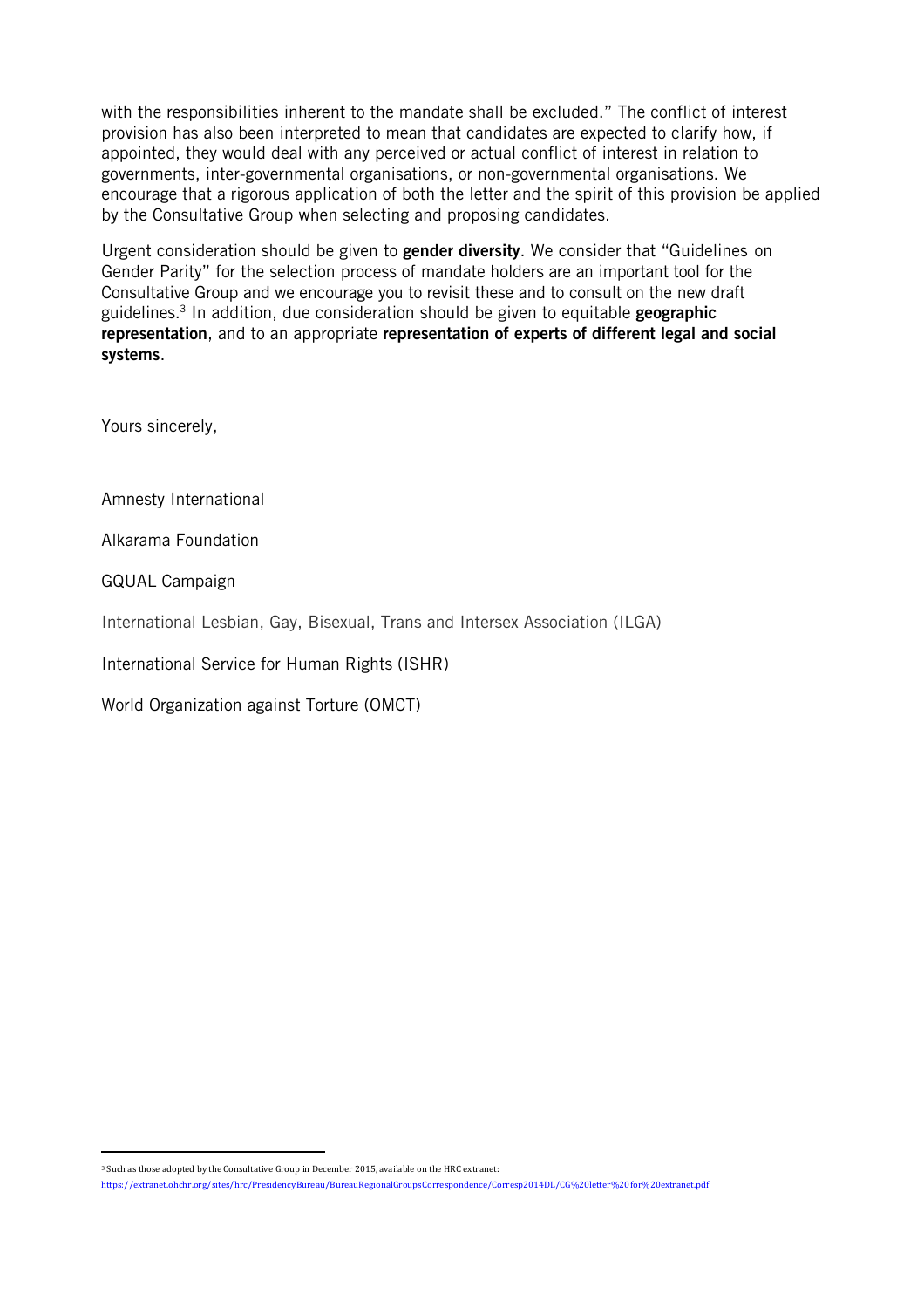## GENERIC CHECKLIST FOR SELECTION OF CANDIDATES FOR THE MANDATE OF UN SPECIAL **PROCEDURES**

1. QUALIFICATIONS (AND SKILLS): RELEVANT EDUCATIONAL QUALIFICATIONS AND EQUIVALENT PROFESSIONAL EXPERIENCE IN THE FIELD OF HUMAN RIGHTS.

Checklist:

- An advanced university degree, or equivalent experience, that includes a discipline directly related to the mandate, preferably with a substantial focus on international human rights law.
- Academic publications or other published material (articles, studies, reports, research papers or any similar written material demonstrating in-depth knowledge) addressing issues relevant to the mandate, from a human rights perspective.
- Excellent oral and written communication skills in at least one of the UN working languages (English, French and Spanish). Communication skills in other UN working language are highly desirable. Knowledge of other widely-used or official UN languages, such as Arabic, Chinese or Russian, would also be an asset.
- Extensive experience in public speaking (for example in expert seminars) and also in communicating with governments, the media and other relevant stakeholders.

2. ESTABLISHED COMPETENCE: NATIONALLY, REGIONALLY OR INTERNATIONALLY RECOGNISED COMPETENCE RELATED TO HUMAN RIGHTS.

Checklist:

- Excellent knowledge and expertise on human rights-compliant responses to human rights issues covered by the mandate.
- Extensive experience in critically analysing information and data, in order to be able to review individual cases as well as identify trends and make effective recommendations to States and other actors.
- Knowledge of human rights-based principles and methodologies for conducting country visits and the ability to conduct both academic and field research required in carrying out country visits.
- Experience in interacting sensitively and appropriately with victims of human rights violations.
- Experience in engaging on the impact on human rights and issues of accountability with authorities responsible.
- Commitment to working closely with a range of stakeholders, including NGOs.

3. RELEVANT EXPERTISE: KNOWLEDGE OF INTERNATIONAL HUMAN RIGHTS INSTRUMENTS, NORMS, STANDARDS AND PRINCIPLES; AS WELL AS KNOWLEDGE OF INSTITUTIONAL MANDATES RELATED TO THE UNITED NATIONS OR OTHER INTERNATIONAL OR REGIONAL ORGANISATIONS' WORK IN THE AREA OF HUMAN RIGHTS; PROVEN WORK EXPERIENCE IN THE FIELD OF HUMAN RIGHTS.

## Checklist:

- Extensive knowledge of international human rights law and standards, and other fields of international law and policy as relevant.
- A substantial level of progressively responsible experience in the field of human rights, including in conducting or monitoring human rights investigations.
- Excellent knowledge of the international and regional legal frameworks and case law relevant to the promotion and protection of human rights in the relevant area.
- Extensive experience in working in varied socio-cultural, legal and religious contexts to raise awareness on, and foster understanding of, human rights.
- Excellent knowledge of institutional mandates of the United Nations or other international or regional organisations in the area of human rights.